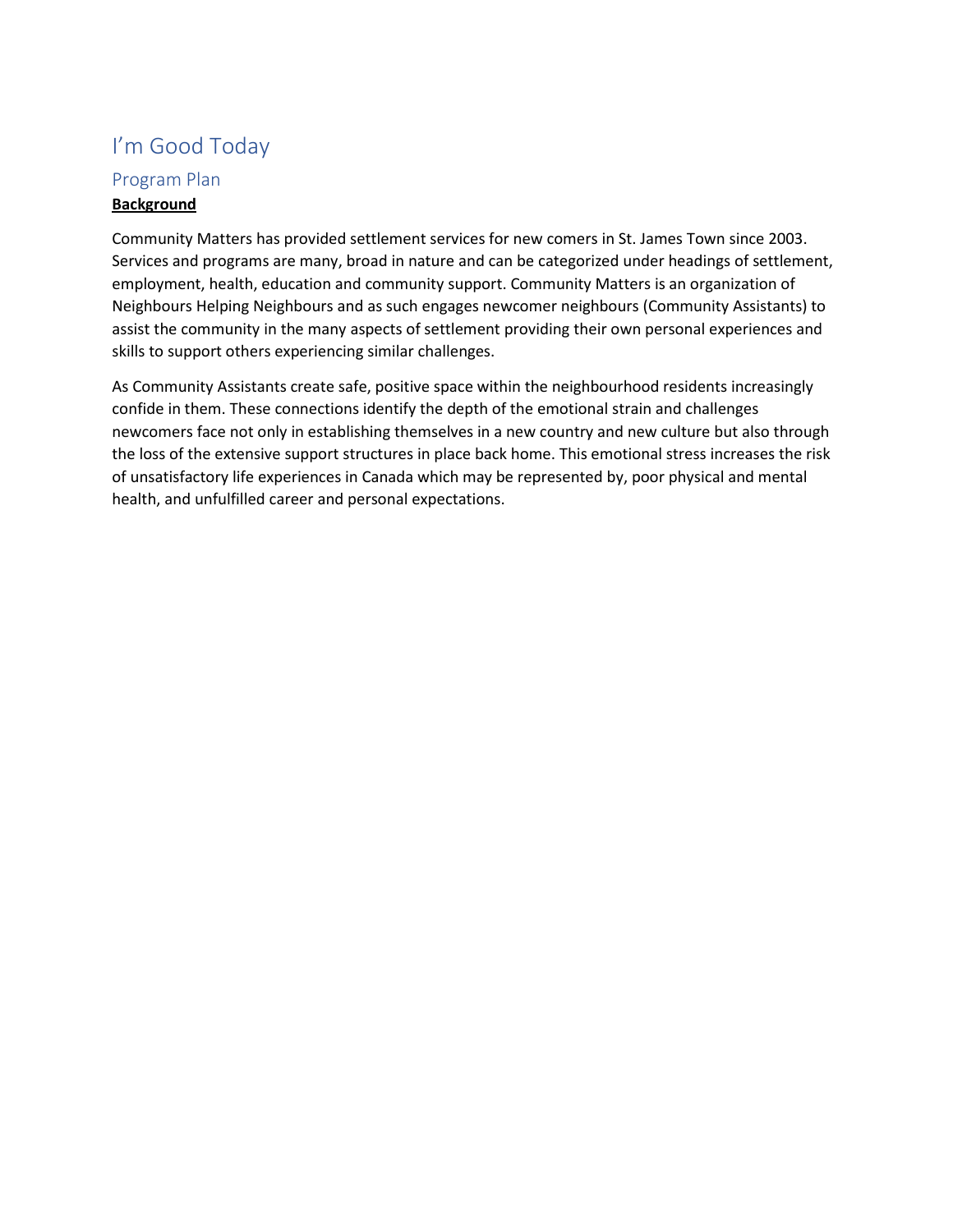## Best Practices Research

#### **Best Research**

| <b>Relevant Article</b>                                                                                                                                                                  | <b>Findings</b>                                                                                                                                                                                                                                                                                                                    | Implications for Program (good evaluation,                                                                                                |  |
|------------------------------------------------------------------------------------------------------------------------------------------------------------------------------------------|------------------------------------------------------------------------------------------------------------------------------------------------------------------------------------------------------------------------------------------------------------------------------------------------------------------------------------|-------------------------------------------------------------------------------------------------------------------------------------------|--|
|                                                                                                                                                                                          | Among immigrants, the prevalence of<br>common mental health problems is<br>initially lower than in the general<br>population, but over time, it increases to<br>become similar to that in the general<br>population.                                                                                                               | design etc)                                                                                                                               |  |
| <b>Common</b> mental health problems in<br>immigrants and refugees:<br>general approach in primary care<br>LJ Kirmayer, L Narasiah, M Munoz -<br>Canadian Medical , 2011 - Can Med Assoc | Assessment of risk for mental health<br>problems includes consideration of<br>premigration exposures, stresses and<br>uncertainty during migration, and<br>postmigration resettlement experiences<br>that influence adaptation and health<br>outcomes                                                                              | Discussion groups will be structured to allow<br>for the opportunity to discuss premigration and<br>post migration settlement experiences |  |
|                                                                                                                                                                                          | Clinical assessment and treatment<br>effectiveness can be improved with the<br>use of trained interpreters and culture<br>brokers when linguistic and cultural<br>differences impede communication and<br>mutual understanding                                                                                                     | Project will provide training to all Community<br>Assistants and volunteers                                                               |  |
|                                                                                                                                                                                          | Immigrants from Asia had the lowest<br>rates of depression, and those from<br>Africa had the lowest rates of alcohol<br>dependence                                                                                                                                                                                                 |                                                                                                                                           |  |
| Mental health of<br><b>Canada's immigrants [Canadian Community</b><br>Health Survey-2002 Annual Report]<br>J Ali - Health reports, 2002 -                                                | After adjustment for time since arrival,<br>age, sex, marital status, income, and<br>education, all immigrants except those<br>who had arrived at least 30 years ago<br>had lower rates of alcohol dependence<br>than the Canadian-born population.<br>Similarly, adjustment for social factors<br>did not affect the patterns for |                                                                                                                                           |  |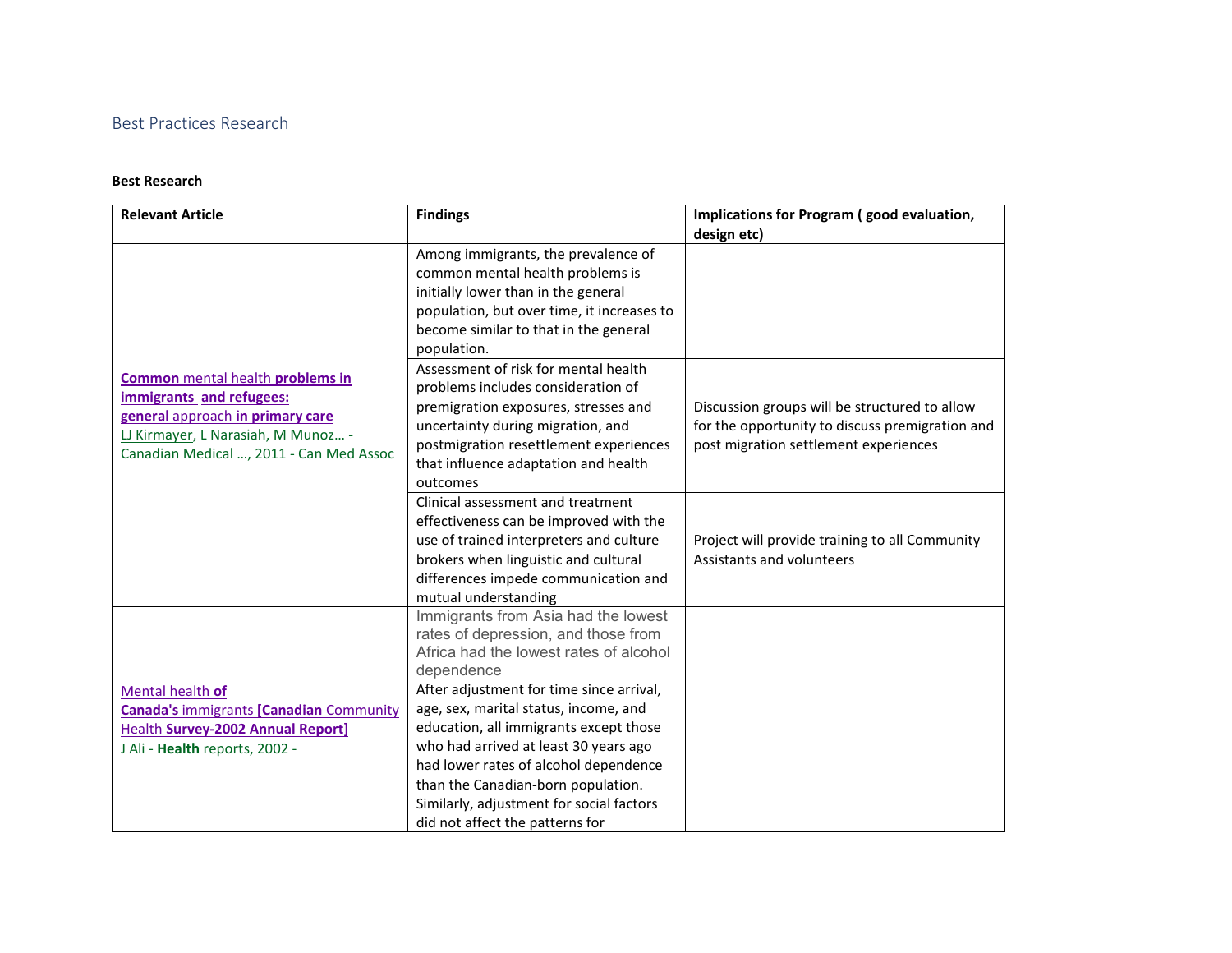|                                                                                                                                   | depression. These demographic and<br>socio-economic factors do not explain<br>the "healthy immigrant effect".                                                                                                                                                                           |                                                                                                                                                                                                       |
|-----------------------------------------------------------------------------------------------------------------------------------|-----------------------------------------------------------------------------------------------------------------------------------------------------------------------------------------------------------------------------------------------------------------------------------------|-------------------------------------------------------------------------------------------------------------------------------------------------------------------------------------------------------|
| The cultural relevance<br>of community support programs<br>C Barrio - Psychiatric Services, 2000 - Am<br><b>Psychiatric Assoc</b> | Ethnic minority cultures are typically<br>centered on the family, whereas<br>Western European cultures are<br>characterized as more individualistic<br>and as valuing independence                                                                                                      | Replicate family centre through<br>structure of Community Matters<br>availability<br>$\circ$                                                                                                          |
|                                                                                                                                   | Rehabilitation approaches based on<br>Western models may produce<br>adverse effects when used with<br>patients from ethnic minority<br>groups.                                                                                                                                          | Develop networks which include<br>professional support with an<br>understanding and approach which<br>reflects this issue                                                                             |
|                                                                                                                                   | Interventions that incorporate family<br>networks and use group modalities<br>are considered culturally congruent.<br>Clients from sociocentric cultures<br>may have strong support networks<br>and display prosocial behaviors that<br>can be tapped in the rehabilitation<br>process. | Encourage participants existing<br>networks and families to participate in<br>CMT and other community programs<br>Develop broad "loose" networks<br>including neighbours and established<br>Canadians |
|                                                                                                                                   | Community support programs<br>should incorporate cultural factors<br>into psychosocial assessments, train<br>staff to conduct ethnographic<br>interviews, and use focus groups to<br>gain an understanding of the<br>cultures of clients they serve.                                    | Develop specific training for CA Level I<br>Offer drop in work-shops and events in<br>response to newcomers expressed<br>needs                                                                        |
| Networking Book                                                                                                                   |                                                                                                                                                                                                                                                                                         | Focus on loose networks as an<br>$\bullet$<br>element of maintaining emotional<br>health                                                                                                              |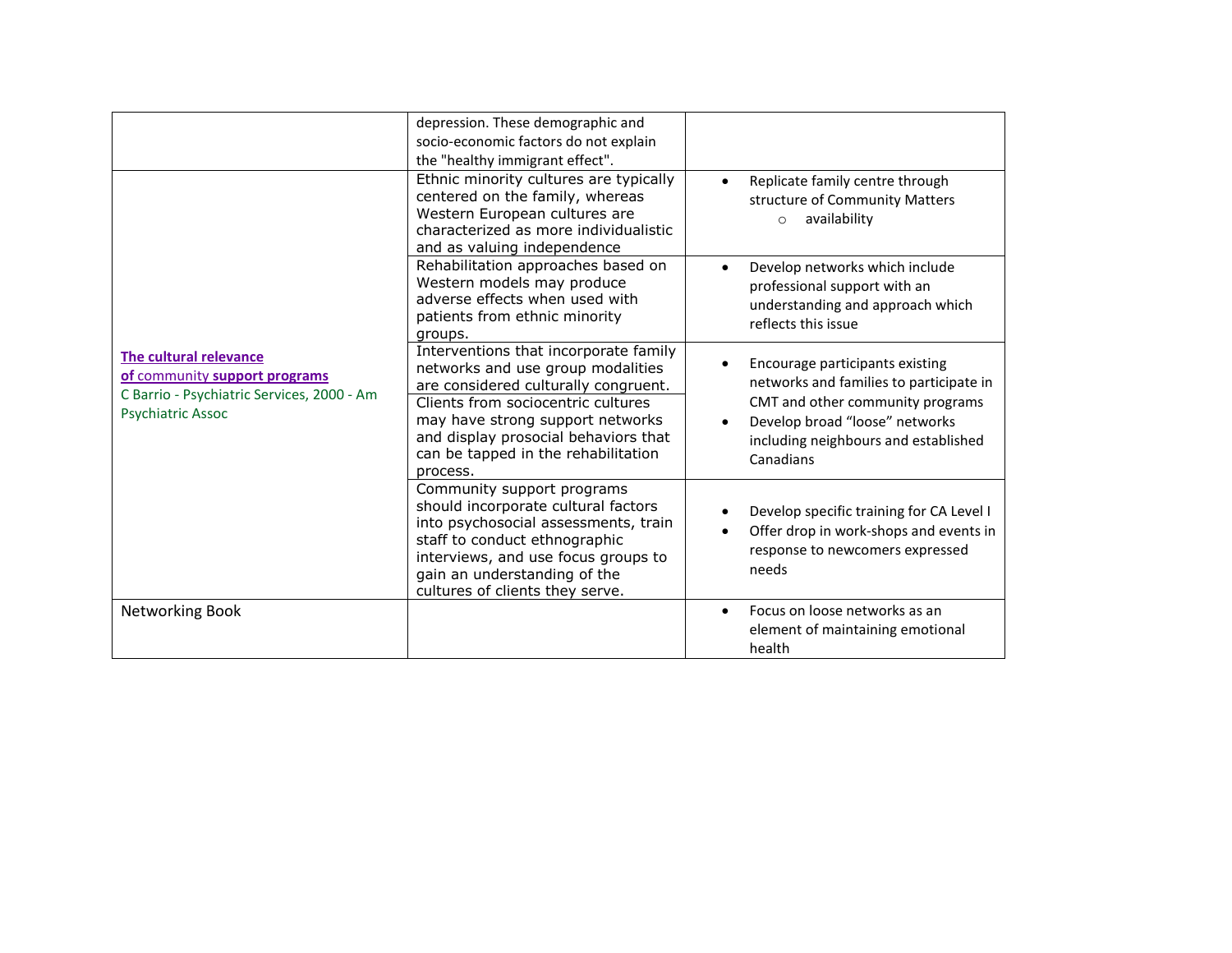### **B. Program Objective/Hypothesis:**

A loose network of friends, neighbours, community assistants, like minded community agencies and volunteers supporting newcomers combined with participation in a variety of community programs will sustain their emotional health as they settle in Canada

## **C. Target Population:**

Newcomer Adults in St. James Town and the surrounding neighbourhoods Long Term residents of St James Town

### **D. Program Outcomes:**

| Short Term:  | Access - St. James Town residents will get opportunity to speak in a friendly atmosphere<br>and the opportunity to broaden their networks beyond the immediate community          |
|--------------|-----------------------------------------------------------------------------------------------------------------------------------------------------------------------------------|
| Medium Term: | Knowledge - St. James Town residents will demonstrate their knowledge of factors<br>which lead to strong emotional health and the local support resources which are<br>available. |
|              | Support - St. James Town residents receive the support through programs, services and<br>follow up within the community to address the risk factors to emotional health.          |
| Long Term:   | St. James Town residents will consistently demonstrate knowledge and activities which                                                                                             |

### **E. Program Outputs:**

• Training Manual Module covering support for the emotional health of newcomers

maintain positive emotional health.

- Data Base of pertinent data gathered from Participants
- Program Plan for I'm Good Today work shop series
- Listing of local support resources
- Network of committed neighbours, community assistants, like minded community agencies and volunteers
- Guidelines to refer to community based agencies and services

### **F. Potential Network Participants:**

- 1. Toronto Public Health
- 2. Regent Park Health Centre
- 3. Community Matters Community Assistants
- 4. St James Town residents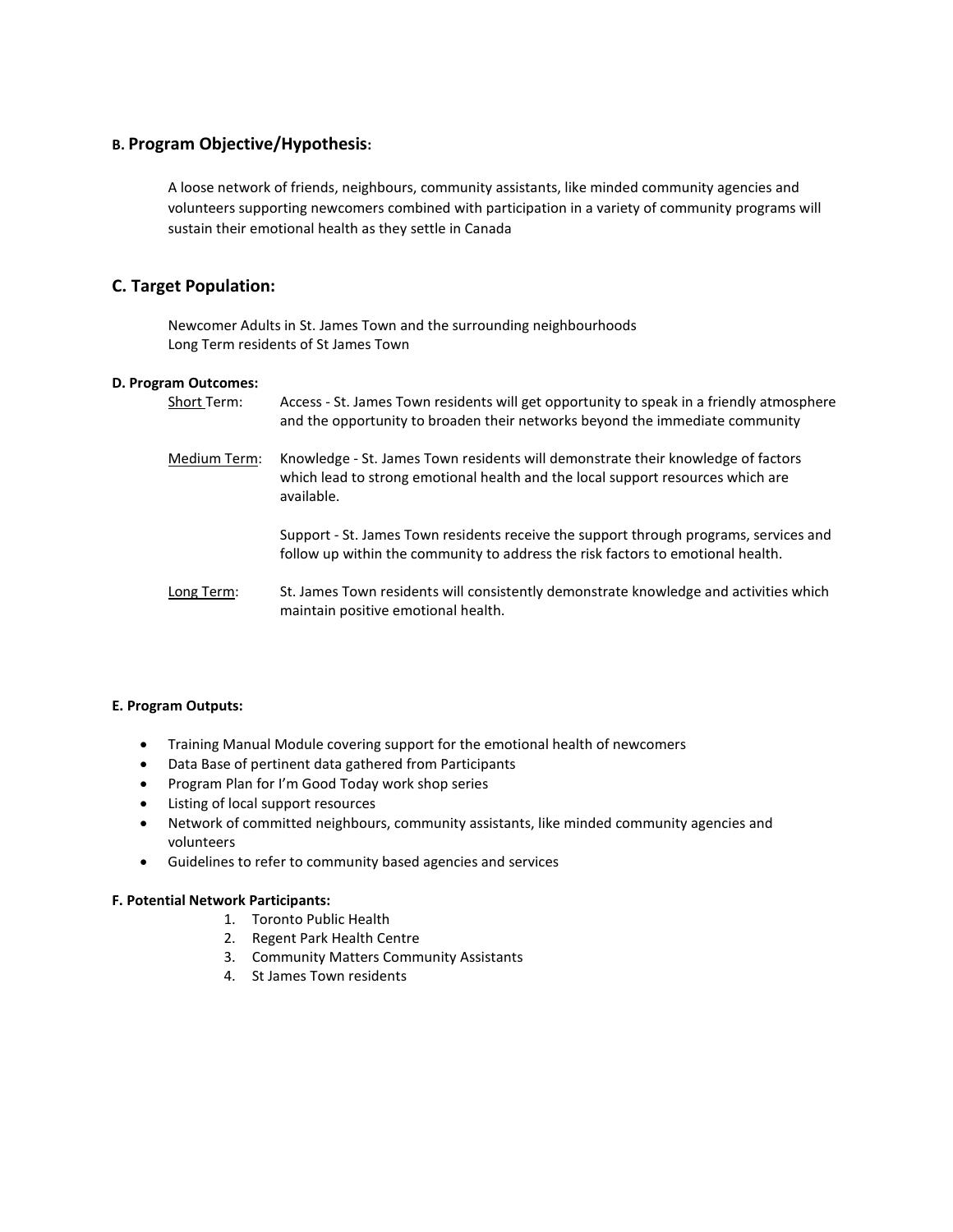| Item            | Description                                                         | Lead | Date Done | Comments |
|-----------------|---------------------------------------------------------------------|------|-----------|----------|
|                 | <b>Human Resources</b>                                              |      |           |          |
|                 | Revise all CA Contracts to include job description which focuses on |      |           |          |
|                 | newcomer support and mandatory training                             |      |           |          |
|                 | Revise training manual and set up regular staff training sessions   |      |           |          |
|                 | throughout the year (2X / month to start and then 1X)               |      |           |          |
|                 |                                                                     |      |           |          |
| <b>Networks</b> |                                                                     |      |           |          |
| 1.              | Develop information package/presentation to present to networks     |      |           |          |
| 2.              | Community Engagement (Connect with network to inform and get        |      |           |          |
|                 | information about project from community)                           |      |           |          |
|                 | School social worker<br>$\bullet$                                   |      |           |          |
|                 | <b>Actual Participants</b><br>$\bullet$                             |      |           |          |
|                 | Self Support Group<br>$\bullet$                                     |      |           |          |
|                 | <b>Adult Group</b><br>$\bullet$                                     |      |           |          |
|                 | <b>Regent Park</b>                                                  |      |           |          |
|                 | <b>TPH</b>                                                          |      |           |          |
|                 | Engage networks and gain commitment to support participants<br>3.   |      |           |          |
|                 | <b>Programs and services</b>                                        |      |           |          |
| 2.              | Review existing program and service plans and create new            |      |           |          |
|                 | plans for:                                                          |      |           |          |
|                 | I'm Good Today<br>$\bullet$                                         |      |           |          |
|                 | Yoga<br>$\bullet$                                                   |      |           |          |
|                 | Meditation                                                          |      |           |          |
|                 | <b>Nutrition</b>                                                    |      |           |          |
|                 | Zumba                                                               |      |           |          |
|                 | Bollywood                                                           |      |           |          |
|                 | <b>Stress management</b>                                            |      |           |          |
| <b>Media</b>    |                                                                     |      |           |          |
|                 | Create FB Pages to inform the discussion                            |      |           |          |
|                 | Create 3 videos informing this discussion and offer support         |      |           |          |
|                 |                                                                     |      |           |          |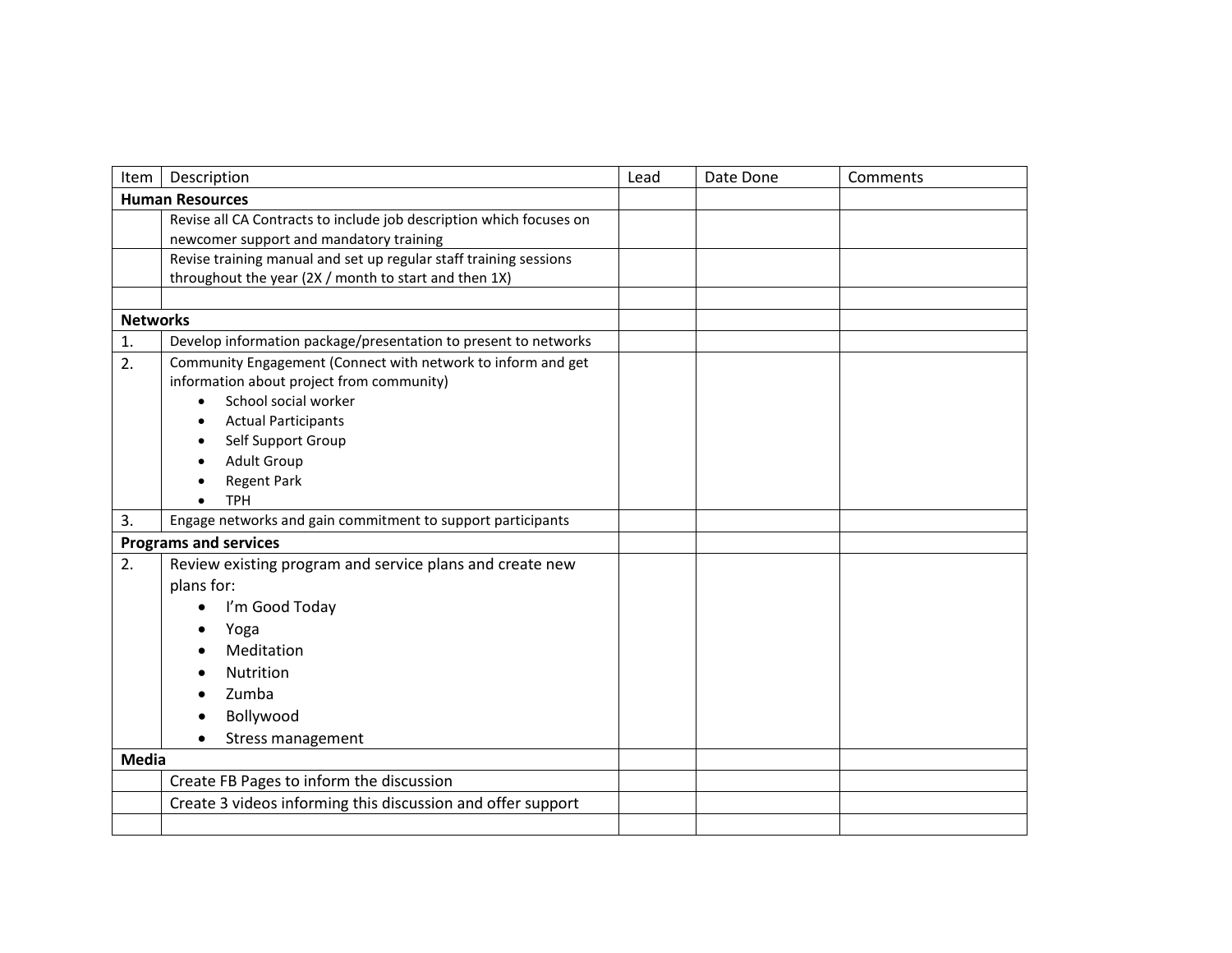## **Session I: Preparation Training Outline**

| Purpose                  |             |                 |        |                |                  |
|--------------------------|-------------|-----------------|--------|----------------|------------------|
| <b>Outcomes</b>          |             |                 |        |                |                  |
| <u>Item</u>              | <b>Time</b> | <b>Activity</b> | Leader | <b>Outcome</b> | <b>Materials</b> |
| ÷.                       |             |                 |        |                |                  |
| $\overline{2}$           |             |                 |        |                |                  |
| 3                        |             |                 |        |                |                  |
| 4                        |             |                 |        |                |                  |
| 5                        |             |                 |        |                |                  |
| 6                        |             |                 |        |                |                  |
| $\overline{\phantom{a}}$ |             |                 |        |                |                  |
| 8                        |             |                 |        |                |                  |
| 9.                       |             |                 |        |                |                  |
| 10.                      |             |                 |        |                |                  |

Work-shop content notes

- Settlement experiences
- Pre-immigration experiences
- Developing loose networks
	- o Speakers
		- **Topics defined by group**